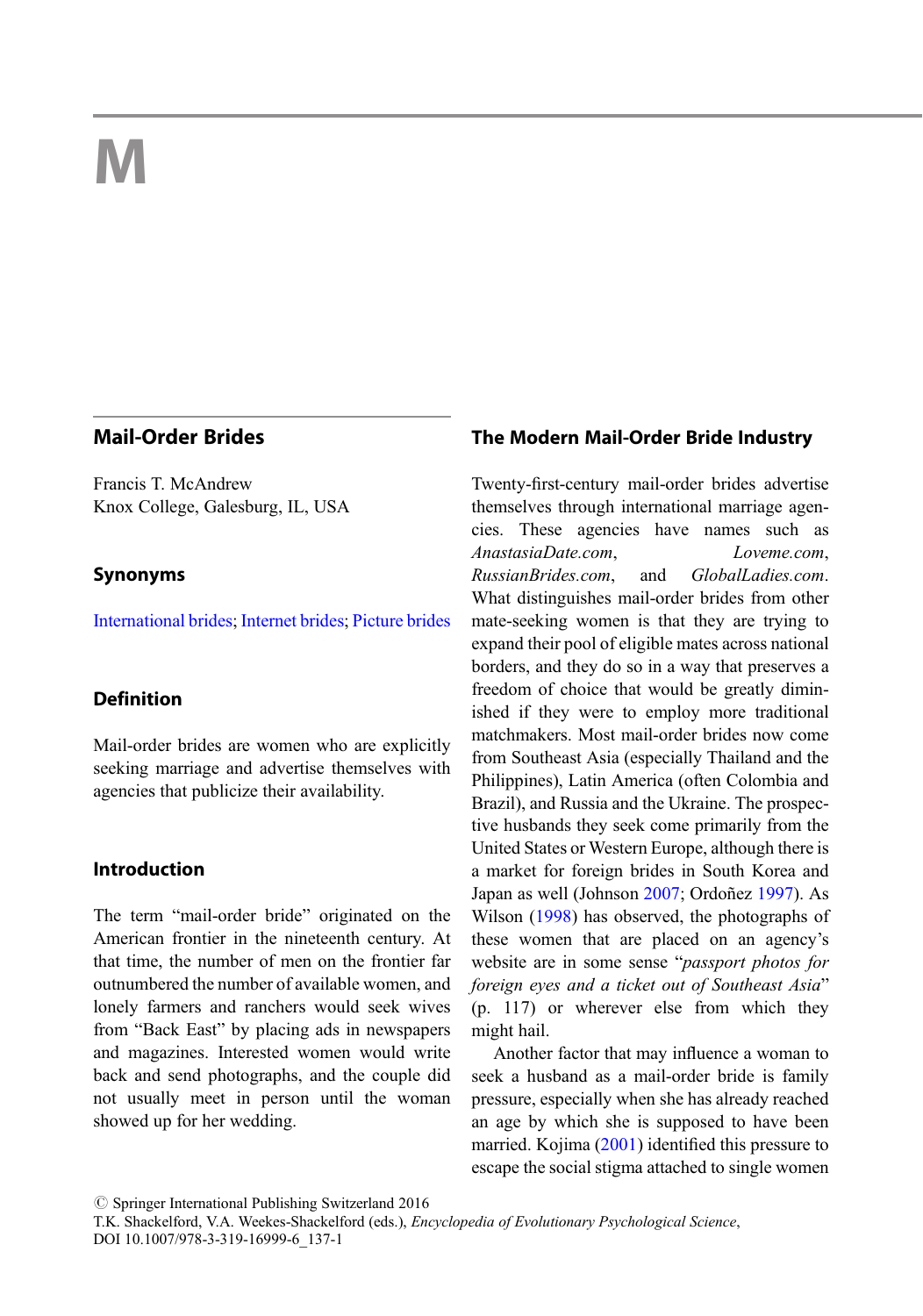in Korea as a primary motive for Korean women's emigration to Japan in search of a husband.

## Recent Research on Mail-Order Bride Mating Strategies

Although the motives of women seeking Western husbands are often driven by economic concerns, this is not always the case (Johnson [2007;](#page-2-0) Minervini and McAndrew [2006\)](#page-2-0); mail-order brides are drawn from throughout the social spectra of their respective societies. In two studies, Minervini and McAndrew [\(2006\)](#page-2-0) examined the mate preferences of mail-order brides from Colombia, Russia, and the Philippines. They conducted in-depth interviews with several "brides," husbands of mail-order brides, and the proprietor of a mail-order bride agency in Colombia. These interviews revealed that a wide range of factors play a role in the mail-order bride mating strategy. When asked why American customers seek Latina women, the proprietor of the matchmaking service said that American men prefer Latina women as wives because they are believed to take better care of their husbands and are more tender, warm, and dedicated to their home than are American women. The matchmaker also reported that his American customers sought women who were younger than themselves and those who had stereotypically Latin features such as tan skin and long, dark hair. Latina women, he believed, are interested in American men because they are thought to be more faithful, less jealous, and less chauvinistic than Latino men. The interviews captured the irony of situations in which women who were attempting to escape from traditional constraints were being matched with men who were attempting to find a wife whom they believed would embrace these very constraints.

For example, an American man who married a mail-order bride had this to say about family life:

The husband and wife are equal partners in the family structure, though not the same. Men and women are different in physical and mental abilities. I feel that the wife has her place in the family structure, such as giving more care to children, the house, and things of that nature. The husband should take care of income and things of that nature.

Similarly, another former husband (age 65) of a mail-order bride stated that he felt that American women:

were too interested in what I was worth [economically]. With women's liberation in the USA, I had them calling me, coming to my house. Before, the man called the woman when he wanted to date her; the woman was not the initiator. Now is so different from what I grew up with, so I thought that the best thing to do was to meet someone that can't just come to my house.

A woman now living in the United States explained her reasons for becoming a mail-order bride:

I met men in Colombia, I was married, I had my experience. I decided to look for something different, try men from another culture that might be better than ours. American men are more serious; [they] worry and respect their wife.

Thus, the mail-order bride business as it now operates may be in the perverse position of attempting to match independent, nontraditional women with very traditional Western men, a situation which frequently leads to dissatisfaction for both parties.

Minervini and McAndrew ([2006\)](#page-2-0) surveyed a group of Colombian women who were attempting to become mail-order brides, and they compared them with a group of Colombian women who were not pursuing a husband in this way. In addition to asking about their preferences for a husband, they also asked them what they thought men were looking for in a wife. The responses of the two groups to open-ended questions about mating were much more similar than different, and the items relevant to what they wanted in a prospective husband were the ones that showed the least difference. Both groups emphasized the importance of sexual fidelity and commitment as traits to look for in a mate as well as traits to advertise about one's self. These results line up nicely with the responses to a third question in which the women shared what they thought men sought in a wife, as they believed that these were the two most important qualities that men were after. In a second study, Minervini and McAndrew also